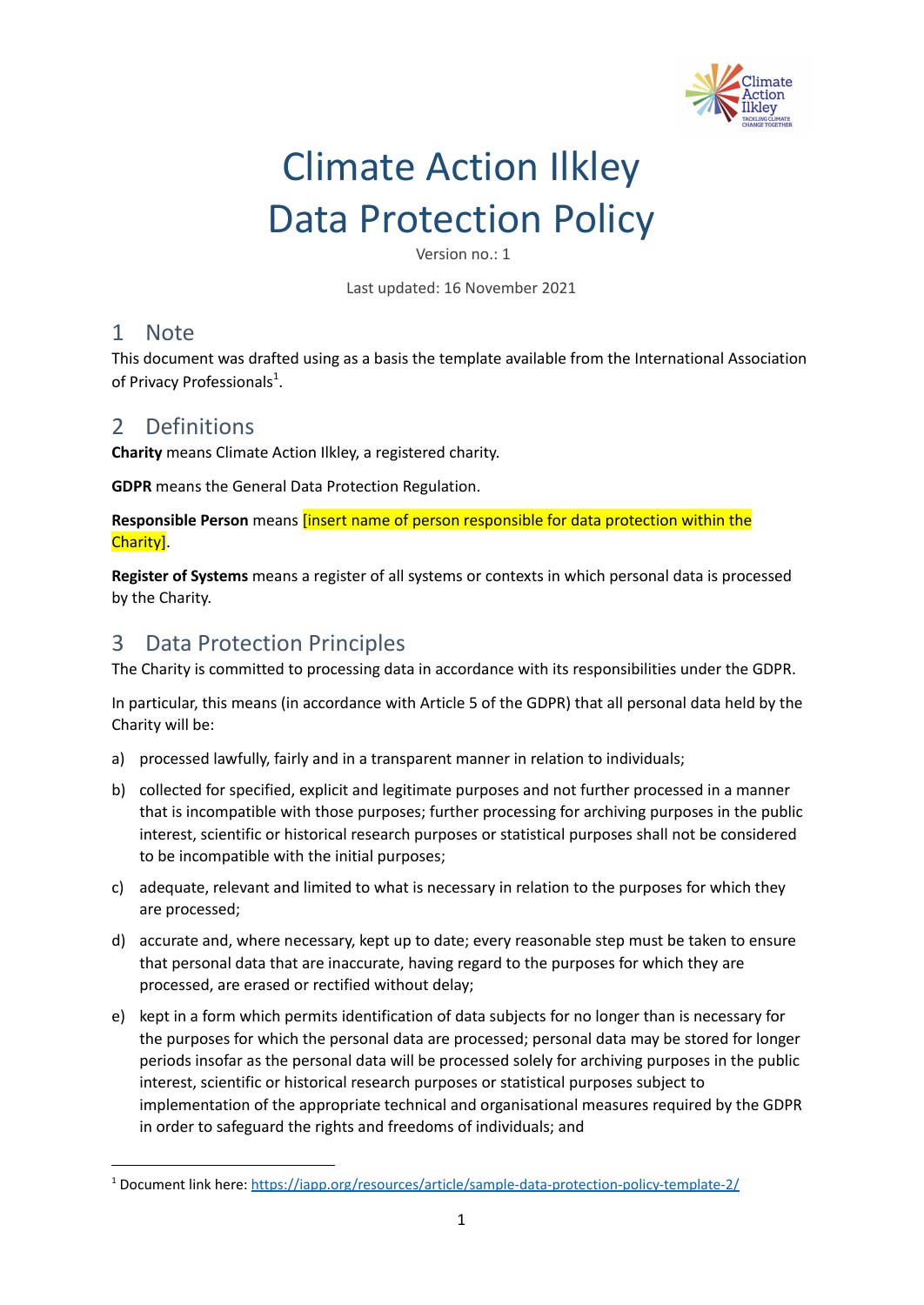

f) processed in a manner that ensures appropriate security of the personal data, including protection against unauthorised or unlawful processing and against accidental loss, destruction or damage, using appropriate technical or organisational measures.

#### 4 General Provisions

- a) This policy applies to all personal data processed by the Charity.
- b) The Responsible Person shall take responsibility for the Charity's ongoing compliance with this policy.
- c) At least annually, this policy shall be reviewed and the Charity will conduct a data protection self-assessment, for example, by using the Information Commissioner's Office (ICO) web tool<sup>2</sup>.

## 5 Lawful, Fair and Transparent Processing

- a) To ensure its processing of data is lawful, fair and transparent, the Charity shall maintain a Register of Systems (to be done).
- b) The Register of Systems shall be reviewed at least annually.
- c) Individuals have the right to access their personal data and any such requests made to the charity shall be dealt with in a timely manner.

#### 6 Lawful Purposes

- a) All data processed by the charity must be done on one of the following lawful bases: consent, contract, legal obligation, vital interests, public task or legitimate interests (see ICO guidance for more information<sup>3</sup>).
- b) The Charity shall note the appropriate lawful basis in the Register of Systems.
- c) Where consent is relied upon as a lawful basis for processing data, evidence of opt-in consent shall be kept with the personal data.
- d) Where communications are sent to individuals based on their consent, the option for the individual to revoke their consent should be clearly available and systems should be in place to ensure such revocation is reflected accurately in the Charity's systems.

# 7 Data Minimisation

a) The Charity shall ensure that personal data are adequate, relevant and limited to what is necessary in relation to the purposes for which they are processed.

## 8 Accuracy

- a) The Charity shall take reasonable steps to ensure personal data is accurate.
- b) Where necessary for the lawful basis on which data is processed, steps shall be put in place to ensure that personal data is kept up to date.

<sup>2</sup> <https://ico.org.uk/for-organisations/>

 $3$  Ibid.